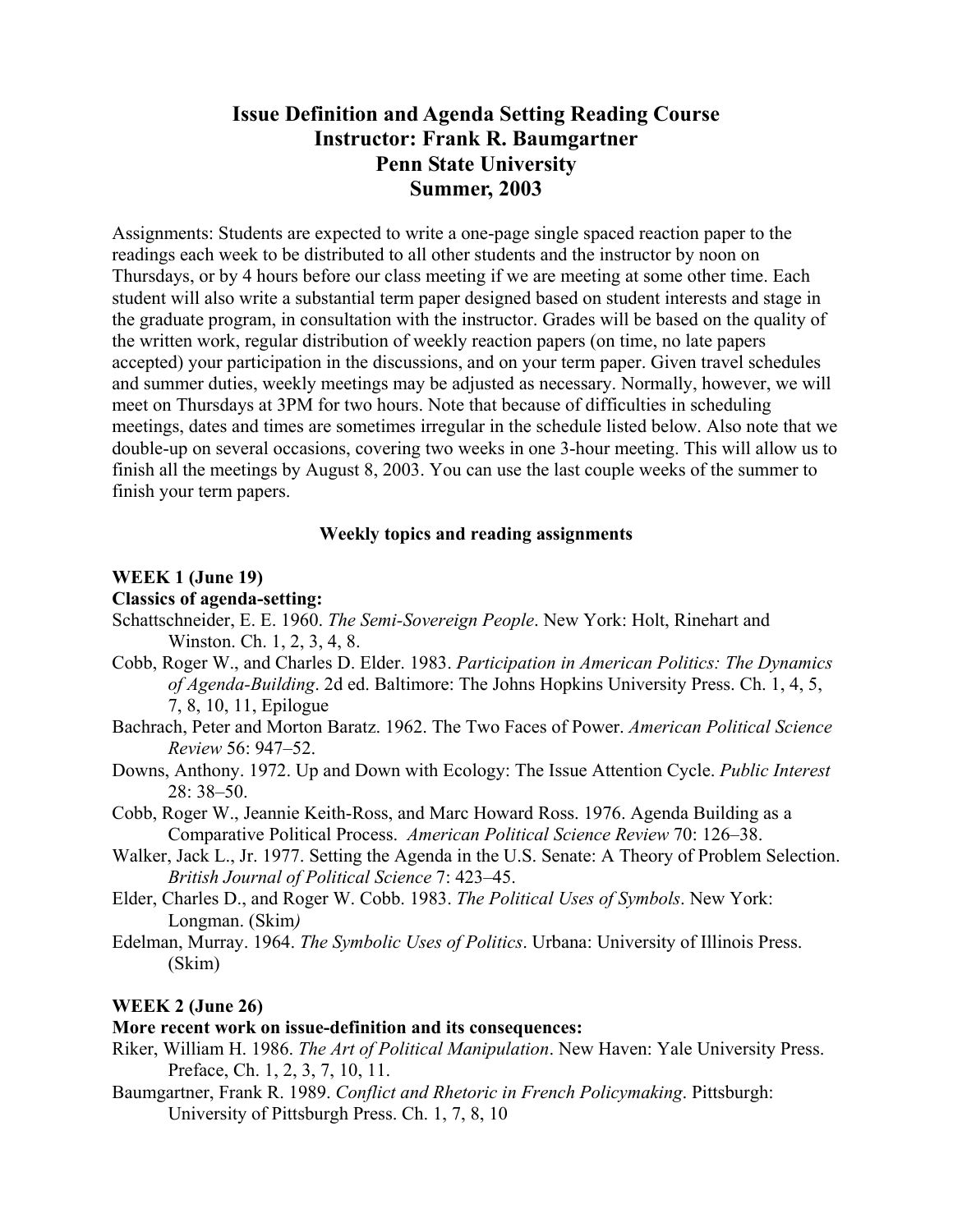- Rochefort, David A. and Roger C. Cobb, eds. 1994 *The Politics of Problem Definition*. Lawrence: University Press of Kansas. Ch. 1, 4, 5.
- Schneider, Anne, and Helen Ingram. 1993. Social Construction of Target Populations: Implications for Politics and Policy. *American Political Science Review* 87: 334–47.
- Lieberman, Robert C. 2002. Ideas, Institutions, and Political Order: Explaining Political Change. *American Political Science Review* 96 (4): 697–712.
- Lieberman, Robert, Helen Ingram, and Anne Schneider. 1995. "Social Constructions." *American Political Science Review* 89 (2): 437–46.

## **WEEK 3 (July 1, 10AM)**

# **John Kingdon's theory:**

- Kingdon, John W. 1995. *Agendas, Alternatives, and Public Policies*. 2d. ed. New York: HarperCollins.
- Cohen, Michael, James G. March, and Johan P. Olsen. 1972. A Garbage Can Theory of Organizational Choice. *Administrative Science Quarterly* 17: 1–25.

# **WEEK 4 (July 10)**

#### **The punctuated equilibrium model and its application to agenda-setting:**

- Baumgartner, Frank R., and Bryan D. Jones. 1993. *Agendas and Instability in American Politics*. Chicago: University of Chicago Press.
- Gould, Stephen, and Niles Eldridge. 1972. Punctuated Equilibria: An Alternative to Phyletic Gradualism. In: Thomas J. M. Shopf, ed., *Models in Paleobiology*. San Francisco: Freeman, Cooper and Co., 1972. Pp. 82–115. (Also reprinted as an appendix in the book listed below:) (Skim)
- Eldredge, Niles. 1985. *Time Frames: The Evolution of Punctuated Equilibrium*. Princeton: Princeton University Press. (Skim; optional)

## **More on the punctuated equilibrium model:**

- Baumgartner, Frank R., Bryan D. Jones, and Michael C. MacLeod. 2000. The Evolution of Legislative Jurisdictions. *Journal of Politics* 62: 321–49.
- Jones, Bryan D., Frank R. Baumgartner, and Jeffery C. Talbert. 1993. The Destruction of Issue Monopolies in Congress. *American Political Science Review* 87: 657–71.
- Shepsle, Kenneth A. 1979. Institutional Arrangements and Equilibrium in Multidimensional Voting Models. *American Journal of Political Science* 23: 27–60.
- Baumgartner, Frank R., and Bryan D. Jones, eds. 2002. *Policy Dynamics*. Chicago: University of Chicago Press. *(*Skim*)*
- Jones, Bryan D., James L. True and Frank R. Baumgartner. 1997. Does Incrementalism Stem from Political Consensus or Institutional Gridlock? *American Journal of Political Science* 41, 4 (October): 1319–39.
- Jones, Bryan D., Frank R. Baumgartner, and James L. True. 1998. Policy Punctuations: US Budget Authority, 1947–95. *Journal of Politics* 60, 1 (February): 1–33.

## **WEEK 5 (July 16, 11 AM)**

## **Strategic manipulation and instability:**

Riker, William H. 1982. *Liberalism against Populism*. Prospect Heights, Ill.: Waveland Press.

Riker, William H. 1996. *The Strategy of Rhetoric: Campaigning for the American Constitution*. New Haven: Yale University Press (Skim)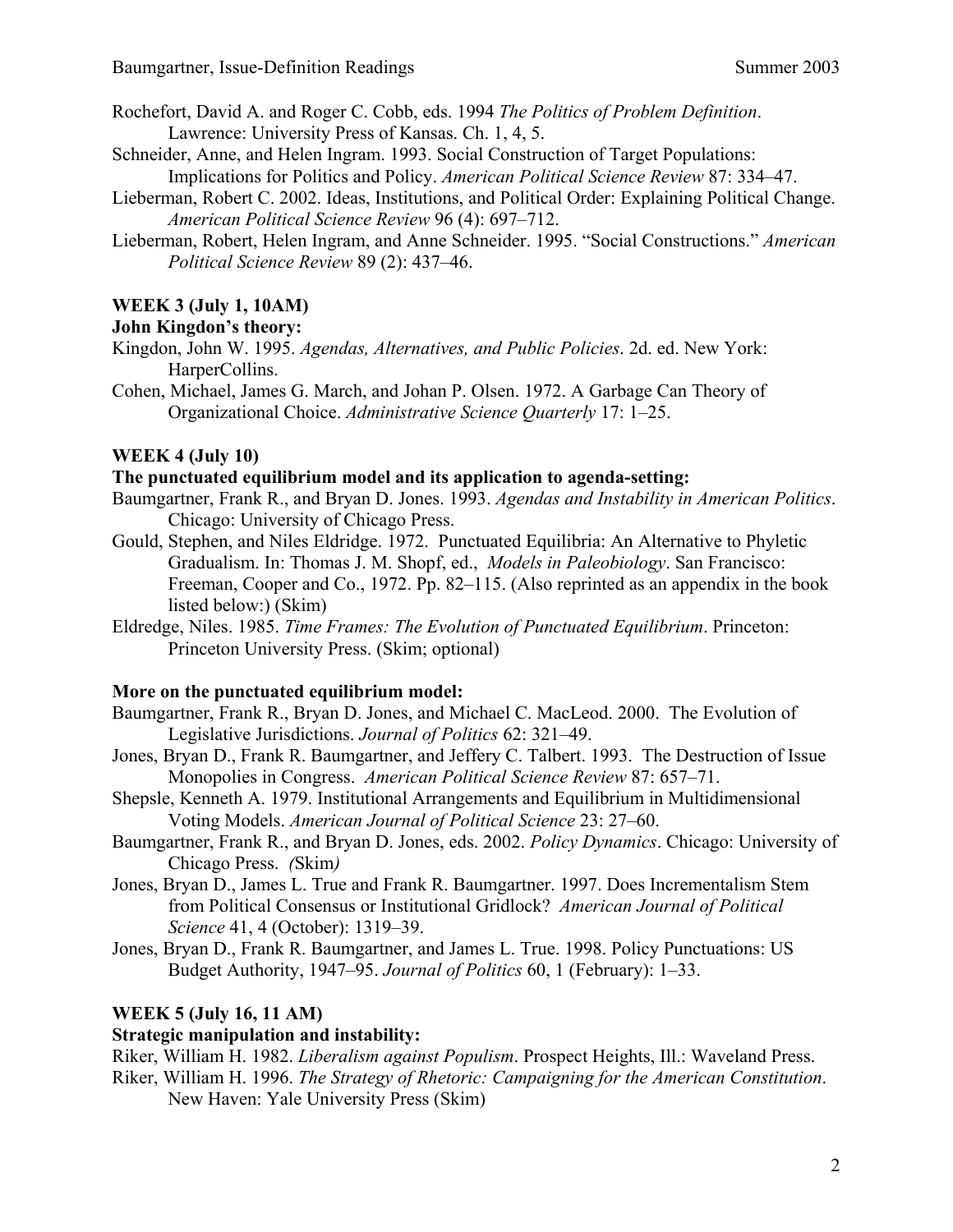# **WEEK 6 (July 24)**

# **Rational and cognitive approaches to human decision-making:**

- Simon, Herbert A. 1985. Human Nature in Politics: The Dialogue of Psychology with Political Science. *American Political Science Review* 79: 293–304.
- Kahneman, Daniel, and Amos Tversky. 1984. Choices, Values, and Frames. *American Psychologist* 4: 341–50.
- Tversky, Amos., and Daniel Kahneman. 1986. Rational Choice and the Framing of Decisions. *Journal of Business* 59: 251–84.
- Quattrone, G., and Amos Tversky. 1988. Contrasting Rational and Psychological Analyses of Political Choice*. American Political Science Review* 83: 719–36.

Jones, Bryan. 1999. Bounded Rationality. *Annual Review of Political Science* 2: 297–321.

## **Issues of Framing:**

Stone, Deborah A. 1988. *Policy Paradox and Political Reason*. Glenview, Ill.: Scott, Foresman. Stone, Deborah. 1989. Causal Stories and the Formation of Policy Agendas. *Political Science Quarterly* 104 (Summer): 281–300.

## **WEEK 7 (July 31)**

# **Dealing with multidimensional issues:**

Jones, Bryan D. 1994. *Reconceiving Decision Making in Democratic Politics.* Chicago: University of Chicago Press.

## **More on multidimensional issues:**

Jones, Bryan D. 2001. *Politics and the Architecture of Choice: Bounded Rationality and Governance.* Chicago: University of Chicago Press.

## **WEEK 8 (August 7)**

## **The social nature of political change; threshold models:**

- Schelling, Thomas C. 1972. A Process of Residential Segregation: Neighborhood Tipping. In A. Pascal, ed. *Discrimination in Economic Life*. Lexington, MA: D.C. Heath. Pp. 157–84.
- Granovetter, Mark. 1978. Threshold Models of Collective Behavior. *American Journal of Sociology* 83: 1420–43.
- Crenson, Matthew A. 1987. The Private Stake in Public Goods: Overcoming the Illogic of Collective Action. *Policy Sciences* 20: 259–76.
- Kuran, Timur. 1989. Sparks and Prairie Fires: A Theory of Unanticipated Political Revolution. *Public Choice* 61: 41–74.
- Chong, Dennis. 1991. *Collective Action and the Civil Rights Movement.* Chicago: University of Chicago Press Ch. 1, 2, 3, 6, 9, 10.
- Becker, Gary S. 1991. A Note on Restaurant Pricing and Other Examples of Social Influences on Price. *Journal of Political Economy* 99, 5: 1109–16.
- Bikhchandani, Sushil, David Hirshleifer, and Ivo Welch. 1992. A Theory of Fads, Fashion, Custom, and Cultural Change as Informational Cascades. *Journal of Political Economy* 100: 992–1026.
- Kirman, Alan. 1993. Ants, Rationality, and Recruitment. *Quarterly Journal of Economics*  (February): 137–56.